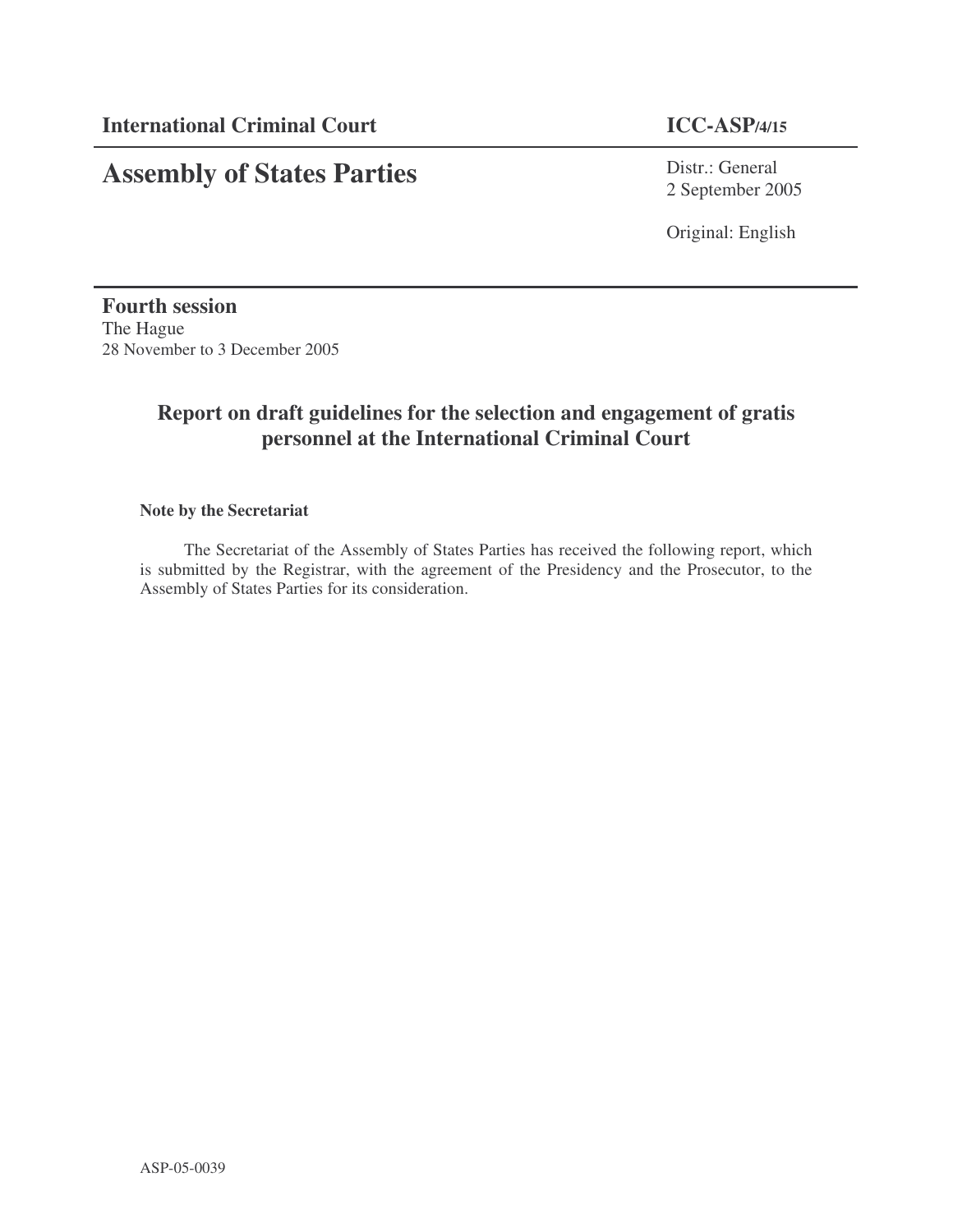# **Report on draft guidelines for the selection and engagement of gratis personnel at the International Criminal Court**

1. The draft guidelines for the selection and engagement of gratis personnel at the International Criminal Court are hereby submitted to the Assembly of States Parties ("the Assembly") for consideration and adoption. Article 44, paragraph 4, of the Rome Statute envisages the possibility of engagement of gratis personnel in exceptional circumstances, leaving responsibility for establishing guidelines governing the selection and engagement of gratis personnel to the Assembly.

2. As investigative and other activities intensify, the Court may soon require specific expertise that is not readily available. The Court's unique mandate and its need to meet the highest standards of due process and the rule of law mean that it will on occasion be faced with situations in which highly qualified personnel have to be obtained quickly on a temporary basis. The Court may have to request States Parties, intergovernmental organizations and nongovernmental organizations to assist in securing this expertise. Such assistance can only be rendered in accordance with guidelines established by the Assembly.

3. The guidelines were elaborated by an Inter-Organ Working Group and have been endorsed by all the Court's organs. In formulating the guidelines, the Working Group took into account United Nations experience in respect of gratis personnel provided by governments and other entities.

4. The following are some of the principles that guided the Working Group in formulating the guidelines:

- The principles set forth in the Statute, such as ensuring the highest standards of efficiency, competency and integrity as well as having due regard, *mutatis mutandis,* to criteria laid down in article 36, paragraph 8, of the Statute;
- The need to limit the categories of persons whom the Court can employ gratis;
- The need to limit recourse to gratis personnel to the special and exceptional circumstances envisaged in article 44, paragraph 4, of the Statute;
- The need for gratis personnel to uphold the highest standards of confidentiality and to respect the impartiality and independence of the Court in the discharge of their duties;
- The need to ensure that resort to gratis personnel is not a result of poor planning and that such personnel are not a substitute for staff to be recruited against budgeted posts for the implementation of the mandate of the Court.

5. The respective obligations of the Court and the donor will be spelt out in detail in an agreement signed by both parties prior to the engagement of gratis personnel.

6. Gratis personnel may be attached to any organ of the Court and the recruiting organ will have to justify each instance of a requirement for such personnel.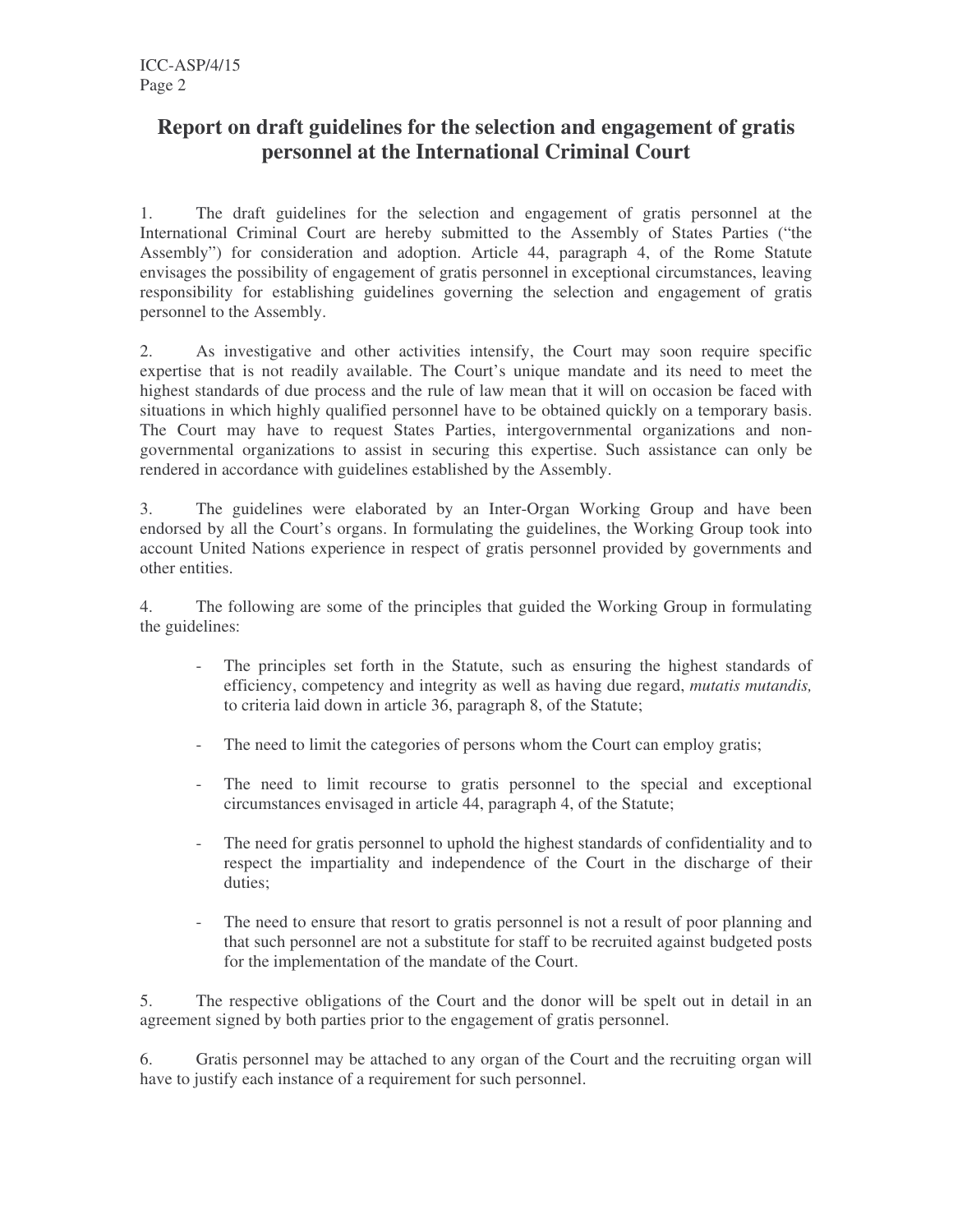*7.* Periodic reporting to the Assembly on the use of gratis personnel will ensure close monitoring and compliance with these guidelines.

8. The engagement of gratis personnel may have budgetary implications for the Court, in particular as the draft guidelines envisage that programme support costs may be waived in exceptional cases. As the Court cannot foresee in advance either the number of gratis personnel that will have to be employed or in which of those cases programme support costs will have to be waived, the consequent costs cannot be quantified at this point of time. In any event, the Court is of the view that such costs will be limited and can therefore be covered through redeployment of funds within each organ.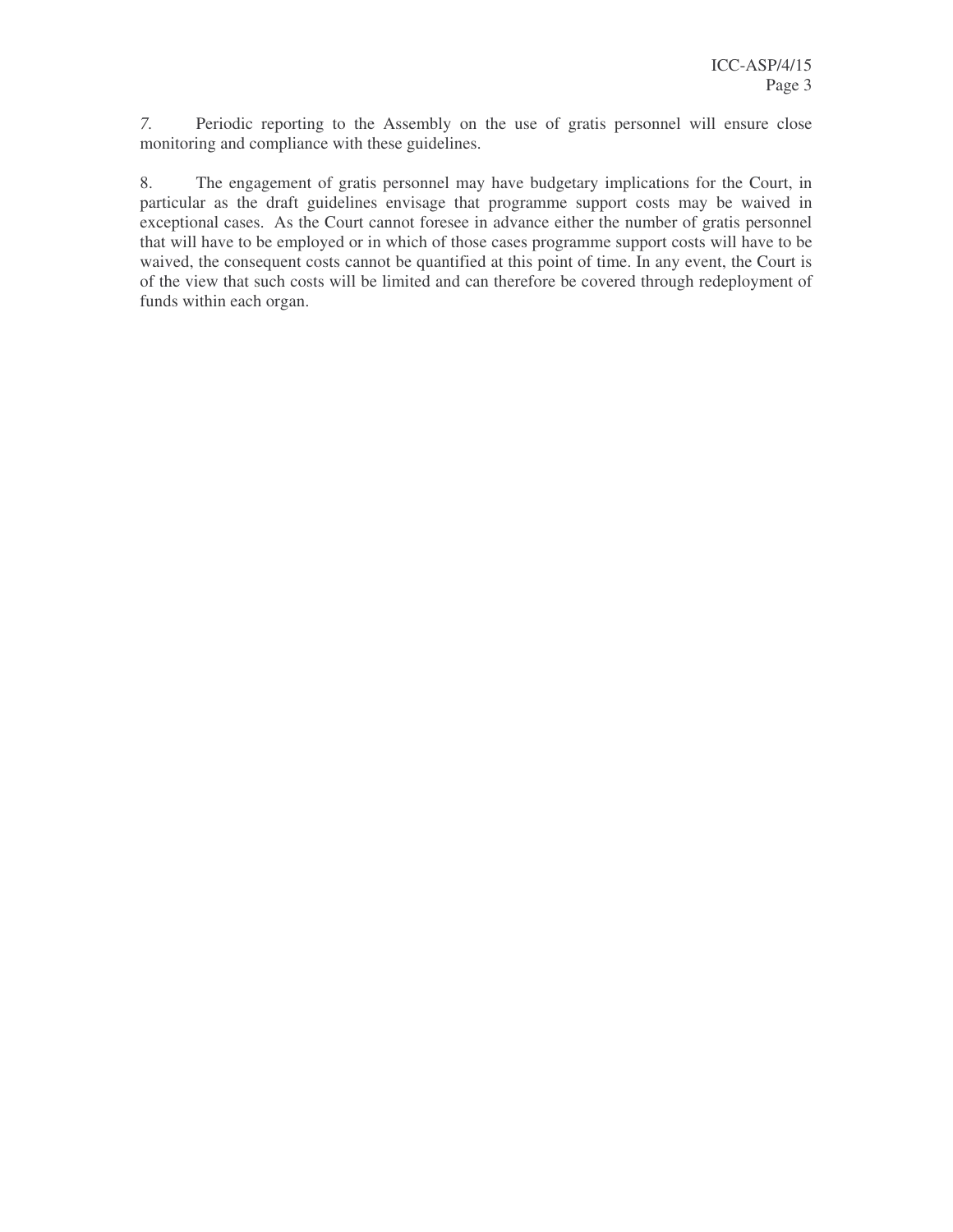# **Annex**

# **Draft guidelines for the selection and engagement of gratis personnel at the International Criminal Court**

# **Table of Contents**

|            |                                                                                                                                                | Page |
|------------|------------------------------------------------------------------------------------------------------------------------------------------------|------|
| Section 1  |                                                                                                                                                |      |
| Section 2  |                                                                                                                                                |      |
| Section 3  | Information to States Parties to the Rome Statute of the International<br>Criminal Court, intergovernmental organizations and non-governmental |      |
| Section 4  |                                                                                                                                                |      |
| Section 5  |                                                                                                                                                |      |
| Section 6  |                                                                                                                                                |      |
| Section 7  |                                                                                                                                                |      |
| Section 8  | Remuneration, medical and life insurance, pension and other social security                                                                    |      |
| Section 9  |                                                                                                                                                |      |
| Section 10 |                                                                                                                                                |      |
| Section 11 |                                                                                                                                                |      |
| Section 12 |                                                                                                                                                |      |
| Section 13 |                                                                                                                                                |      |
| Section 14 |                                                                                                                                                |      |
| Section 15 |                                                                                                                                                |      |
| Section 16 |                                                                                                                                                |      |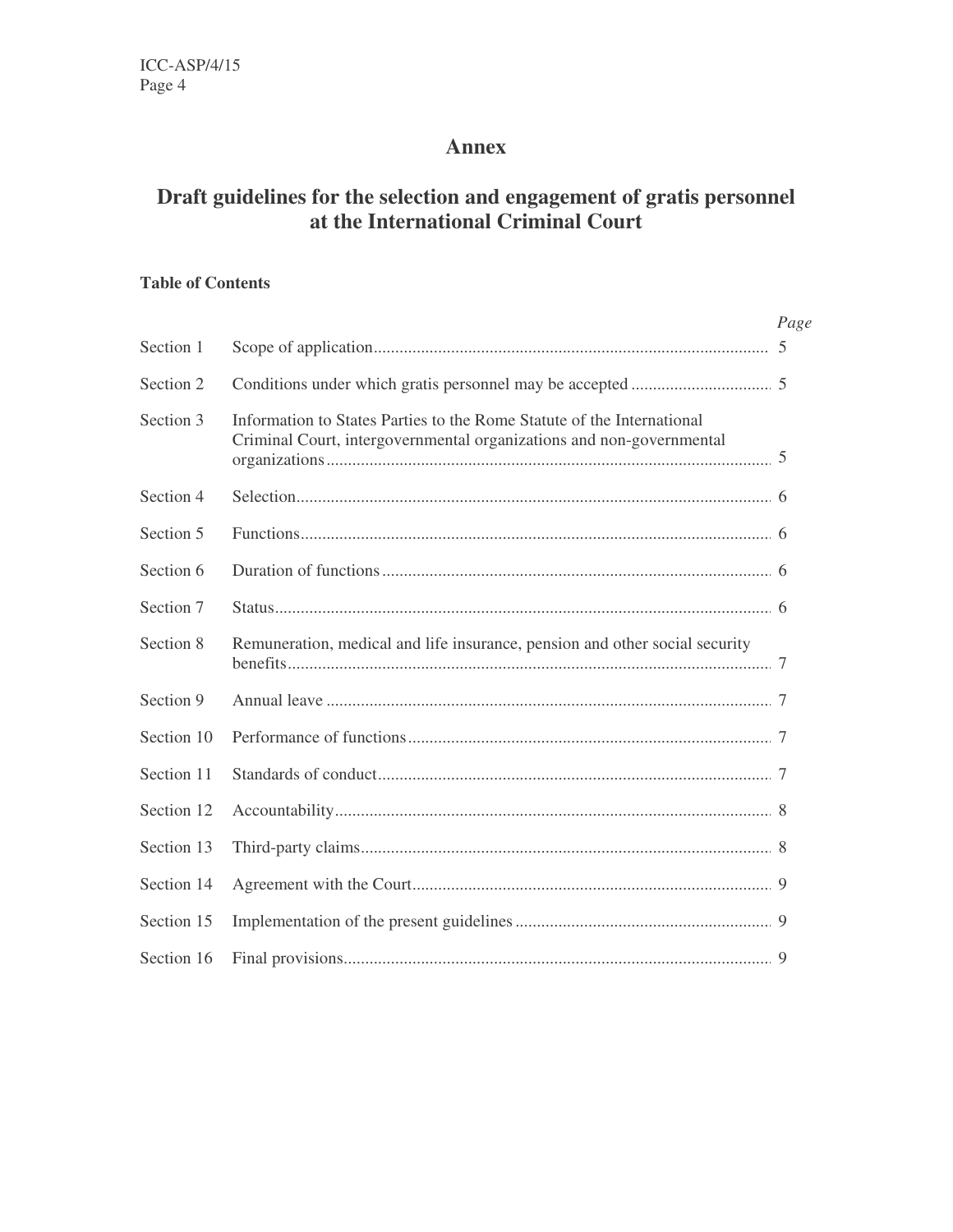# **Draft guidelines for the selection and engagement of gratis personnel at the International Criminal Court**

# **Section 1 Scope of application**

The present guidelines apply to gratis personnel who are employed in accordance with article 44, paragraph 4, of the Rome Statute of the International Criminal Court (hereinafter: "the Statute") and who do not serve under any other established regime such as that applicable to interns and visiting professionals.

# **Section 2 Conditions under which gratis personnel may be accepted**

2.1. Each organ of the International Criminal Court (hereinafter: "the Court") may accept gratis personnel only on an exceptional basis to provide expertise not available within the organ, for very specialized functions for which such expertise is not required on a continuing basis (hereinafter: "specialized functions"), as identified by the respective organ and for a limited and specified period of time.

2.2. Gratis personnel may not be sought or accepted as a substitute for staff to be recruited against posts authorized for the Court's regular and normal functions.

## **Section 3**

# **Information to States Parties to the Rome Statute of the International Criminal Court, intergovernmental organizations and non-governmental organizations**

3.1. When, at the time of preparation of a budget, it is foreseen that, under that budget, there will be needs which fulfill the conditions of section 2.1. of these guidelines, the organ of the Court where the services are to be rendered shall approach the States Parties of to the Rome Statute of the International Criminal Court (hereinafter: "States Parties"), intergovernmental organizations and non-governmental organizations (hereinafter: "other entities") through the Registrar to inform them of the specific needs to be met by gratis personnel, and shall request States Parties and other entities to identify within three months one or more individuals who could provide the required expertise.

3.2. In the case of unforeseen needs arising after approval of the budget, the organ of the Court to which the services are to be rendered shall request States Parties and other entities through the Registrar to identify one or more individuals who could provide the required assistance within a period consistent with the urgency of the need in question.

3.3. Effective mechanisms shall be developed by the Court to create a roster of potential gratis personnel, having due regard mutatis mutandis to criteria set forth in article 36, paragraph 8, of the Statute. In order to obtain data for this purpose, a questionnaire may be sent to all State Parties and other entities inviting them to express an interest in providing personnel who possess the types of expertise likely to be required by the Court. States Parties and other entities may also be required to inform the Court of any changes that arise in their initial response.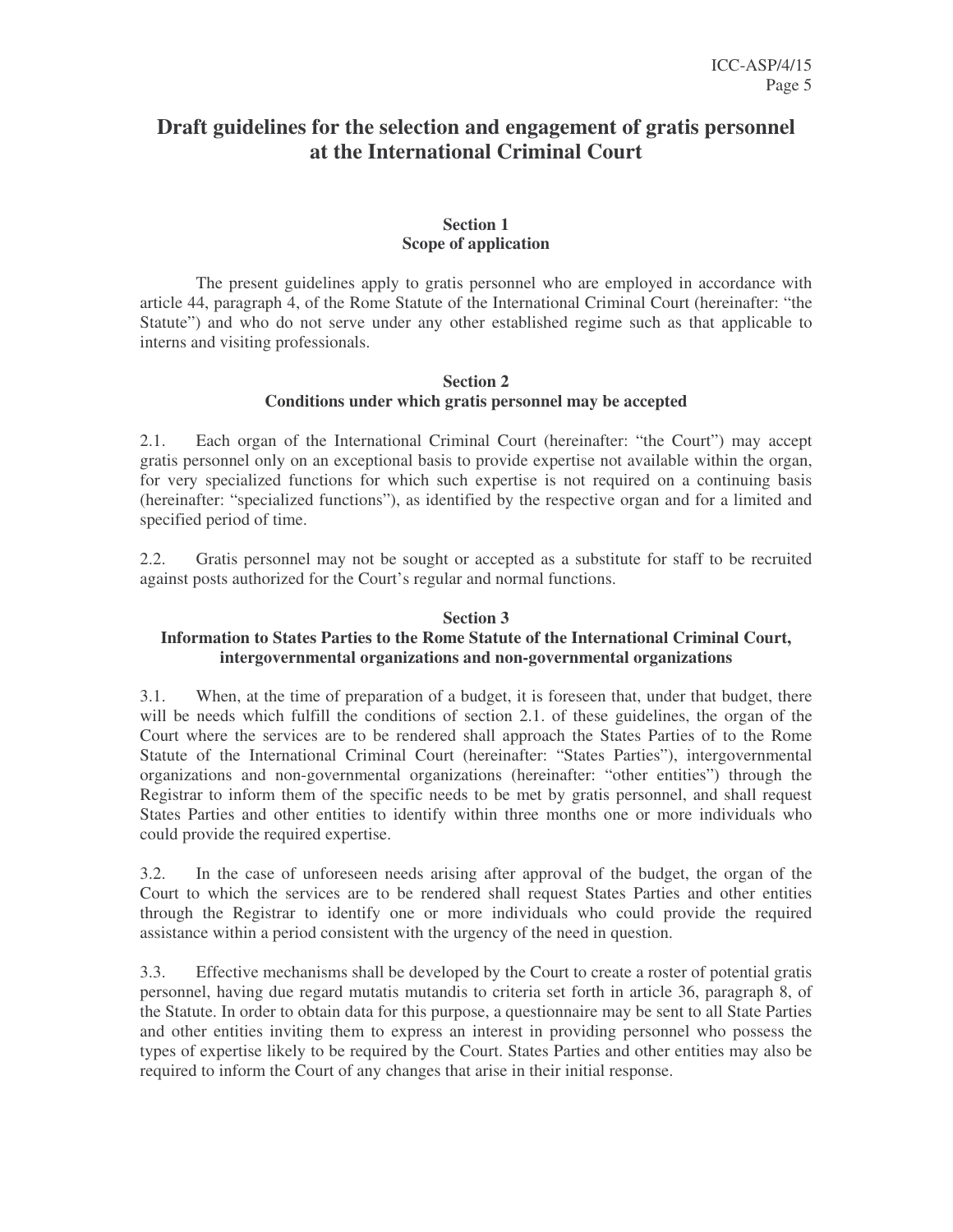# **Section 4 Selection**

4.1. All nominees shall be evaluated by the requesting organ of the Court to ensure that the best qualified nominee is selected on the basis of the recruitment standards established by the Court within the scope defined by article 44 of the Statute in terms of qualifications, experience and other relevant factors, taking into account the date of availability of the nominees.

4.2. When selecting a nominee, the requesting organ of the Court shall have due regard mutatis mutandis to criteria set forth in article 36, paragraph 8, of the Statute.

# **Section 5 Functions**

5.1. Gratis personnel may only be assigned functions consistent with the conditions set out in section 2.1 above.

5.2. Gratis personnel may not supervise staff members in the exercise of their official duties or be involved in decisions affecting the status, rights, and entitlements of staff members. Exceptionally, however, gratis personnel may exercise technical supervision over staff members who support them directly.

# **Section 6 Duration of functions**

6.1. Gratis personnel may be accepted for an initial period of up to one year. The needs of the organ of the Court concerned shall be reviewed closely at the time of preparation of each subsequent budget to determine whether the functions remain so specialized that it is still not appropriate for the Court to build up the necessary expertise and recruit staff members accordingly.

6.2. Gratis personnel may not apply for or be appointed to posts in the Court for a period of six months commencing on the date of the end of their service.

6.3. Services rendered by gratis personnel may be terminated prior to the date stipulated in the agreement between the Court and the State Party or other entity providing gratis personnel to the Court (hereinafter: "donor") upon a minimum of one month's written notice from either party.

### **Section 7 Status**

Gratis personnel, while performing functions for the Court, shall have the status of experts and shall enjoy the privileges, immunities and facilities envisaged in article 21 of the Agreement on Privileges and Immunities of the International Criminal Court, in the headquarters agreement between the Court and the Kingdom of the Netherlands and in any other agreement granting privileges and immunities to experts of the Court.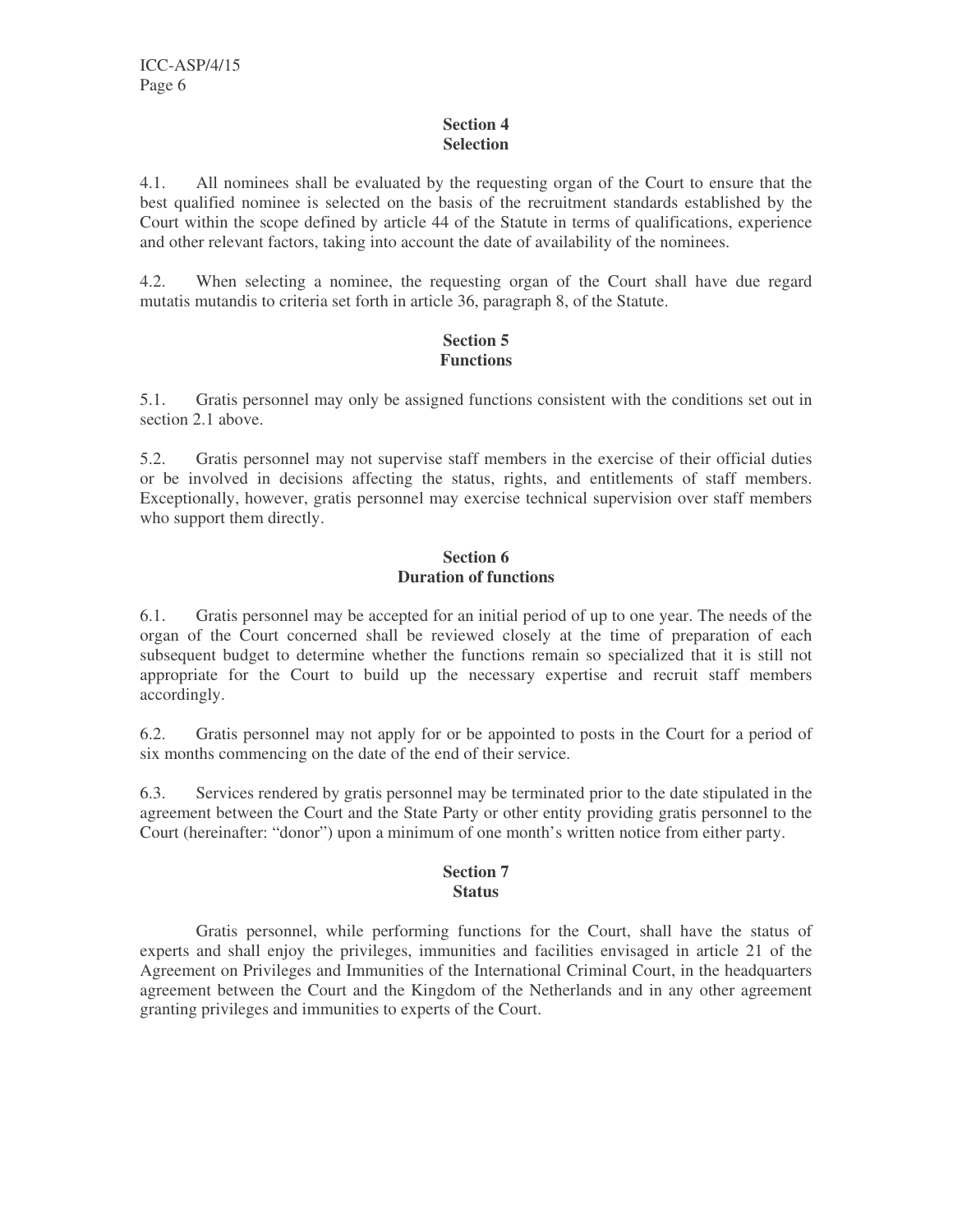#### **Section 8**

#### **Remuneration, medical and life insurance, pension and other social security benefits**

8.1. All expenses in connection with the services of gratis personnel, including salaries, allowances and benefits to which the individuals involved are entitled and travel costs to and from the locations where the gratis personnel are based, shall be paid by the donor. During the entire period of service under the agreement, the donor shall also ensure that gratis personnel are covered by adequate medical and life insurance, as well as insurance coverage for illness, disability or death incurred in the service of the Court.

8.2. Costs incurred by gratis personnel undertaking official travel in the discharge of their functions shall be paid by the Court on the same basis as costs incurred by staff members, including payment of daily or mission subsistence allowance, as applicable.

8.3. The donor shall be liable to reimburse the Court for programme support costs related to gratis personnel. The programme support costs are calculated as an average of costs of maintenance of premises, utilities, supplies, maintenance of equipment and software, telecommunications, security services and administrative services. The annual average cost of these services is approximately 13 per cent of the average cost of a P-3/P-4 staff member. The Registrar or the Prosecutor, as appropriate, may make exceptions to this provision if the activities of the gratis personnel do not warrant the levy of full support costs or if the donor is unable to reimburse such costs owing to financial constraints.

# **Section 9 Annual leave**

9.1. Annual leave may be taken by gratis personnel in accordance with their terms of service with the donor but may not exceed leave entitlements of staff members. Accordingly, gratis personnel may be granted leave up to a maximum of two and one half days for each full month of continuous service.

9.2. Leave plans shall be approved in advance by the head of section or division of the Court, as appropriate.

### **Section 10 Performance of functions**

10.1. Gratis personnel shall perform their functions under the authority and in full compliance with the instructions of the appropriate Court official and/or any person acting on his or her behalf. They shall be required to observe all applicable regulations, rules, instructions, procedures and administrative issuances of the Court.

10.2. The performance of functions assigned to gratis personnel shall be evaluated in accordance with the principles of the Court's Performance Appraisal System.

# **Section 11 Standards of conduct**

11.1. Gratis personnel shall maintain the highest standards of confidentiality in the discharge of their duties, in accordance with the Staff Regulations, the Staff Rules and any other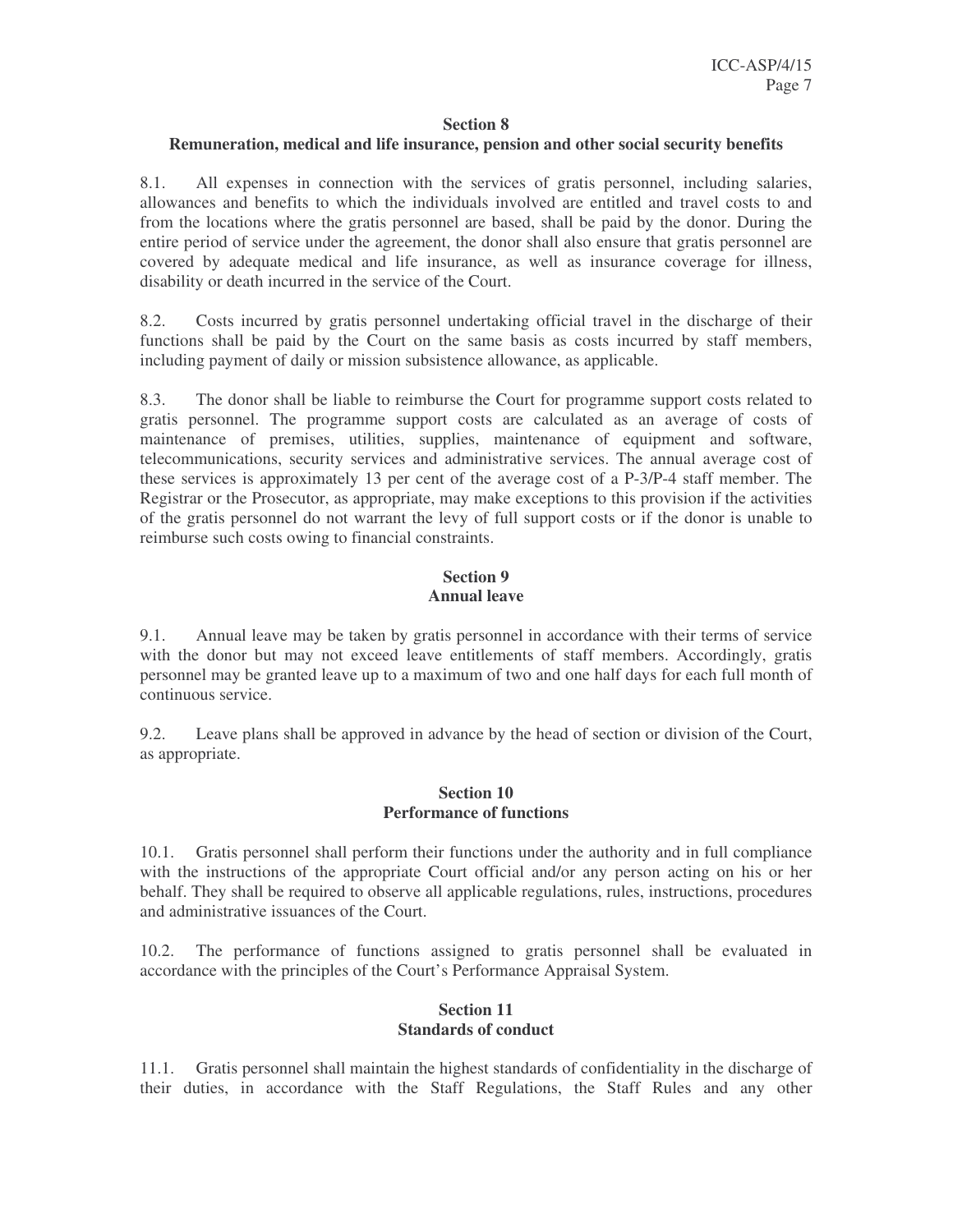administrative issuances of the Court. Gratis personnel may be required to sign additional confidentiality undertakings upon commencement of duty.

11.2. Gratis personnel shall respect the impartiality and independence of the Court and of the receiving organ, and shall be precluded from seeking or accepting instructions regarding the services performed under the agreement from any government or any authority external to the Court. They shall refrain from any conduct that would adversely reflect on the Court or on the receiving organ, and may not engage in any activity that is incompatible with the aims and objectives of the Court.

11.3. Gratis personnel shall exercise the utmost discretion in all matters relating to their functions. Unless otherwise authorized by the appropriate Court official, they may not communicate at any time to the media or to any institution, person, government or other external authority any information that has not been made public and that has become known to them by reason of their association with the Court or the receiving organ. They may not use any such information without the written authorization of the head of the receiving organ of the Court, and such information may never be used for personal gain. These obligations shall continue after the end of their service with the Court.

# **Section 12 Accountability**

12.1. Unsatisfactory performance, or failure to conform to the standards of conduct set out above, may lead to the immediate termination of service at the initiative of the Court.

12.2. Any serious breach of duties and obligations which, in the view of the head of the receiving organ of the Court, would justify separation before the end of the notice period shall be immediately reported to the donor with a view to obtaining agreement on an immediate cessation of service. The Court may decide to limit or bar access to the Court's premises by the individual concerned when the circumstances so warrant.

12.3. The donor shall reimburse the Court for financial loss or for damage to Court-owned equipment or property caused by gratis personnel provided by the donor if such loss or damage: (a) occurred outside the performance of services on behalf of the Court; (b) arose or resulted from gross negligence or wilful misconduct; or (c) arose or resulted from the violation or reckless disregard of applicable rules and policies by such gratis personnel.

# **Section 13 Third-party claims**

The Court shall be responsible for dealing with claims by third parties where loss of or damage to their property, or death or personal injury was caused by the actions or omissions of gratis personnel in the performance of services on behalf of the Court under the agreement with the donor. However, if the loss, damage, death or injury arose from gross negligence or wilful misconduct of the gratis personnel provided by the donor, the donor shall be liable to the Court for all amounts paid by the Court to the claimants and all costs incurred by the Court in settling such claims.